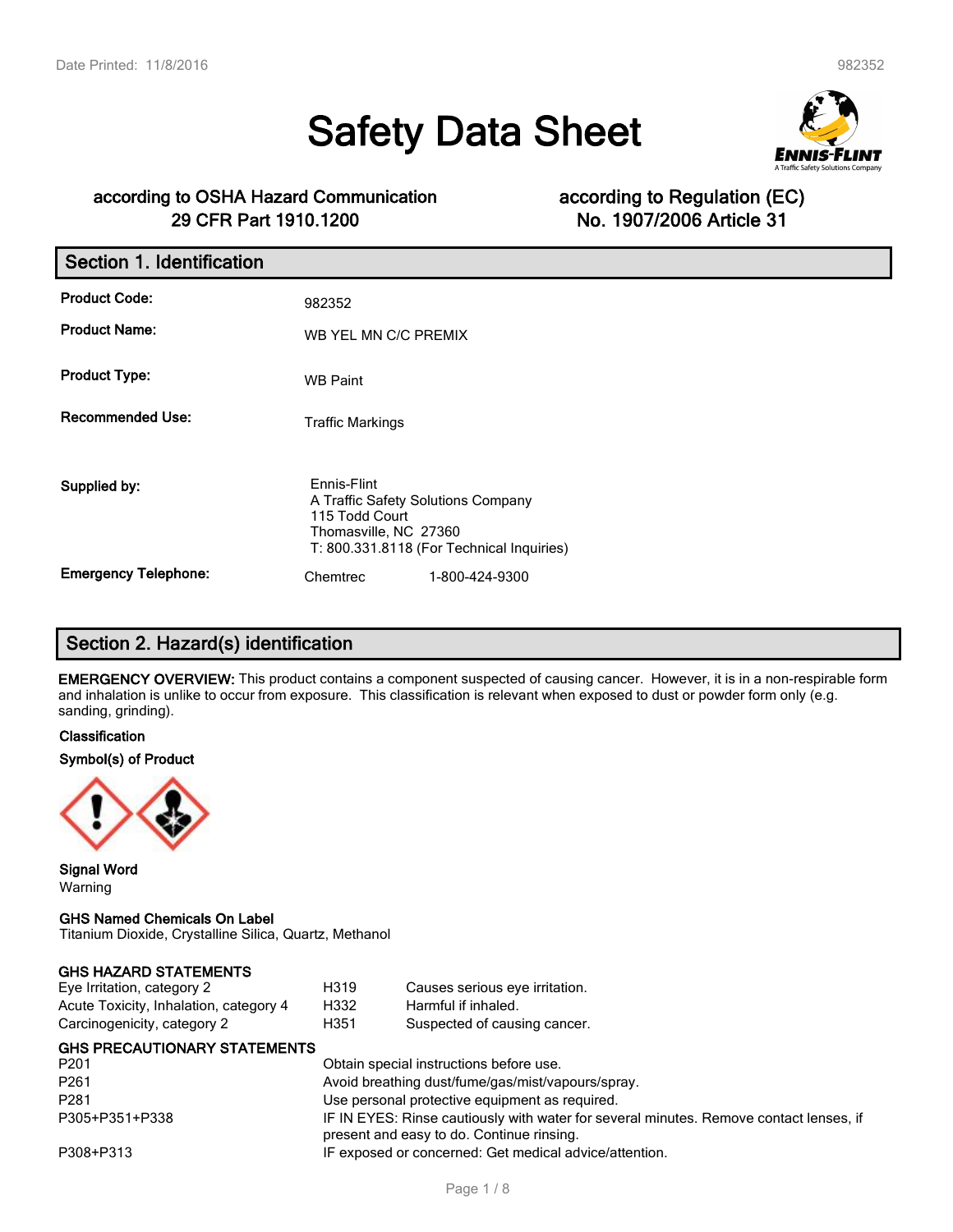P312 Call a POISON CENTER or doctor/physician if you feel unwell. P337+P313 **If eye irritation persists: Get medical advice/attention.** 

### **Section 3. Composition/Information on ingredients**

| <b>Chemical Name</b>       | CAS-No.    | <u>Wt. %</u>      | <b>GHS Symbols</b>    | <b>GHS Statements</b> |                  |
|----------------------------|------------|-------------------|-----------------------|-----------------------|------------------|
| Methanol                   | 67-56-1    | < 5.0             | GHS02-GHS06-<br>GHS08 | H225-302-319-330-370  |                  |
| Titanium Dioxide           | 13463-67-7 | $1.0 - 2.5$       | GHS08                 | H351                  |                  |
| Crystalline Silica, Quartz | 14808-60-7 | $0.1 - 1.0$       | GHS08                 | H351-373              |                  |
| <b>Chemical Name</b>       | CAS-No.    | <b>EINECS No.</b> | <b>REACH Rea No.</b>  |                       | <b>M-Factors</b> |
| Methanol                   | 67-56-1    | 200-659-6         | 01-2119433307-44-XXXX |                       | 0                |
| Titanium Dioxide           | 13463-67-7 | 236-675-5         | not available         | 0                     |                  |
| Crystalline Silica, Quartz | 14808-60-7 | 238-878-4         | not available         |                       | 0                |

The text for GHS Hazard Statements shown above (if any) is given in the "Other information" Section.

#### **Section 4. First-aid measures**



**FIRST AID - INHALATION:** Move to fresh air. Give oxygen or artificial respiration if needed. Consult a physician if symptoms persist.

**FIRST AID - SKIN CONTACT:** Wash affected area immediately with soap and plenty of water. Remove contaminated clothing and launder before reuse. Consult a physician if symptoms persist.

**FIRST AID - EYE CONTACT:** Rinse immediately with plenty of water, also under the eyelids, for at least 15 minutes. Consult a physician if symptoms persist.

**FIRST AID - INGESTION:** Do NOT induce vomiting. If conscious, rinse mouth and drink plenty of water. Never give anything by mouth to an unconscious person. Consult a physician.

#### **Section 5. Fire-fighting measures**

**UNUSUAL FIRE AND EXPLOSION HAZARDS:** None expected.

**SPECIAL FIREFIGHTING PROCEDURES:** As in any fire, wear self-contained breathing apparatus pressure-demand, MSHA/NIOSH (approved or equivalent) and full protective gear.

**EXTINGUISHING MEDIA:** Alcohol Foam, Carbon Dioxide, Dry Chemical, Foam, Water Fog

#### **Section 6. Accidental release measures**

**ENVIRONMENTAL PRECAUTIONS:** Avoid release to the environment. For larger spills, cover drains and build dikes to prevent entry into sewer systems or bodies of water.

**STEPS TO BE TAKEN IN CASE MATERIAL IS RELEASED OR SPILLED:** Use personal protective equipment. Ensure adequate ventilation. Dike far ahead of liquid spill for later disposal. Soak up with inert absorbent material. Take up mechanically. Keep in suitable and closed containers for disposal.

#### **Section 7. Handling and storage**



**HANDLING:** Ensure adequate ventilation. Avoid breathing vapor, mists or dust. Avoid contact with eyes, skin, and clothing. Wear appropriate personal protective equipment. Wash contaminated clothing before reuse. Do not eat, drink or smoke when using this product. Wash thoroughly after handling. Observe good industrial hygiene practices. Avoid dust formation.

**STORAGE:** Keep container tightly closed in a dry and well-ventilated place. Keep in properly labeled containers.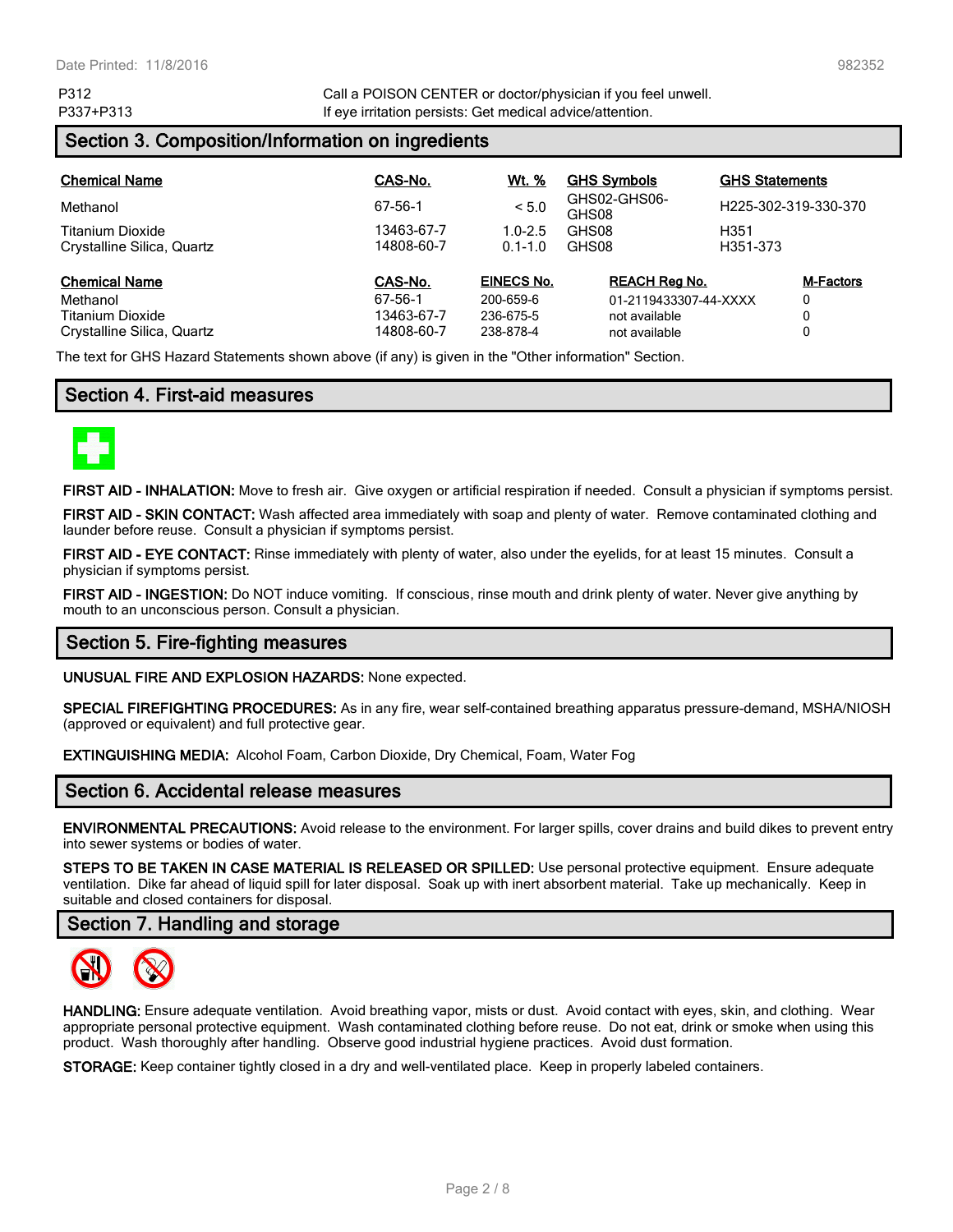#### **Section 8. Exposure controls/personal protection**

| Ingredients with Occupational Exposure Limits |                        |                       |                         |                         |  |
|-----------------------------------------------|------------------------|-----------------------|-------------------------|-------------------------|--|
| <b>Chemical Name</b>                          | <b>ACGIH TLV-TWA</b>   | <b>ACGIH-TLV STEL</b> | <b>OSHA PEL-TWA</b>     | <b>OSHA PEL-CEILING</b> |  |
| Methanol                                      | 200 PPM                | 250 PPM               | 200 PPM                 |                         |  |
| <b>Titanium Dioxide</b>                       | 10 mg/m $3$            |                       |                         | $15 \text{ mg/m}$       |  |
| Crystalline Silica, Quartz                    | $0.025 \text{ mg/m}$ 3 |                       | $0.05 \,\mathrm{mg/m3}$ |                         |  |
| <b>Name</b>                                   | Percentage             | VME mg/m3             | <b>VME</b> ppm          | <b>OEL Nota</b>         |  |
| Methanol                                      | $1.0 - 2.5$            | 266                   | 200                     | 200 PPM                 |  |
| <b>Titanium Dioxide</b>                       | $1.0 - 2.5$            | 10                    | 0                       | 15 mg/m $3$             |  |

**Further Advice: MEL = Maximum Exposure Limit OES = Occupational Exposure Standard SUP = Supplier's Recommendation Sk = Skin Sensitizer N.E. = Not Established**

#### **Personal Protection**



**RESPIRATORY PROTECTION:** If exposure limits are exceeded or irritation is experienced, NIOSH/MSHA approved respiratory protection should be worn. Positive-pressure supplied air respirators may be required for high airborne contaminant concentrations. Respiratory protection must be provided in accordance with current local regulations.



**SKIN PROTECTION: Protective gloves** 



**EYE PROTECTION:** Safety glasses with side-shields.



**OTHER PROTECTIVE EQUIPMENT:** Eyewash stations, safety showers, ventilation systems.



**HYGIENIC PRACTICES:** When using, do not eat, drink or smoke. Provide regular cleaning of equipment, work area and clothing. Wash hands before breaks and immediately after handling the product. Handle in accordance with good industrial hygiene and safety practice.

### **Section 9. Physical and chemical properties**

| Appearance:<br>Odor:<br>Density, g/cm3:<br>Freeze Point, °C:<br><b>Solubility in Water:</b><br>Decompostion Temp., °C: | vellow<br>Slight, Ammonia<br>1.746<br>ΝI<br>Insoluble<br>ΝI | <b>Physical State:</b><br><b>Odor Threshold:</b><br>pH:<br>Viscosity:<br>Partition Coefficient, n-octanol/<br>water: | Liguid<br>Not Established<br>ΝI<br>ΝI<br>NI |
|------------------------------------------------------------------------------------------------------------------------|-------------------------------------------------------------|----------------------------------------------------------------------------------------------------------------------|---------------------------------------------|
| Boiling Point, °C:                                                                                                     | N.I.                                                        | <b>Explosive Limits, vol%:</b>                                                                                       | N.I.                                        |
| Combustibility:                                                                                                        | Does not Support Combustion                                 | Flash Point, °C:                                                                                                     | >94                                         |
| <b>Evaporation Rate:</b>                                                                                               | Slower than Diethyl Ether                                   | Auto-ignition Temp., °C:                                                                                             | ΝI                                          |
| <b>Vapor Density:</b>                                                                                                  | Heavier than air                                            | Vapor Pressure:                                                                                                      | ΝI                                          |

(See "Other information" Section for abbreviation legend)

### **Section 10. Stability and reactivity**

**STABILITY:** Stable under recommended storage conditions.

**CONDITIONS TO AVOID:** Dust formation. Do not freeze.

**INCOMPATIBILITY:** None known based on information supplied.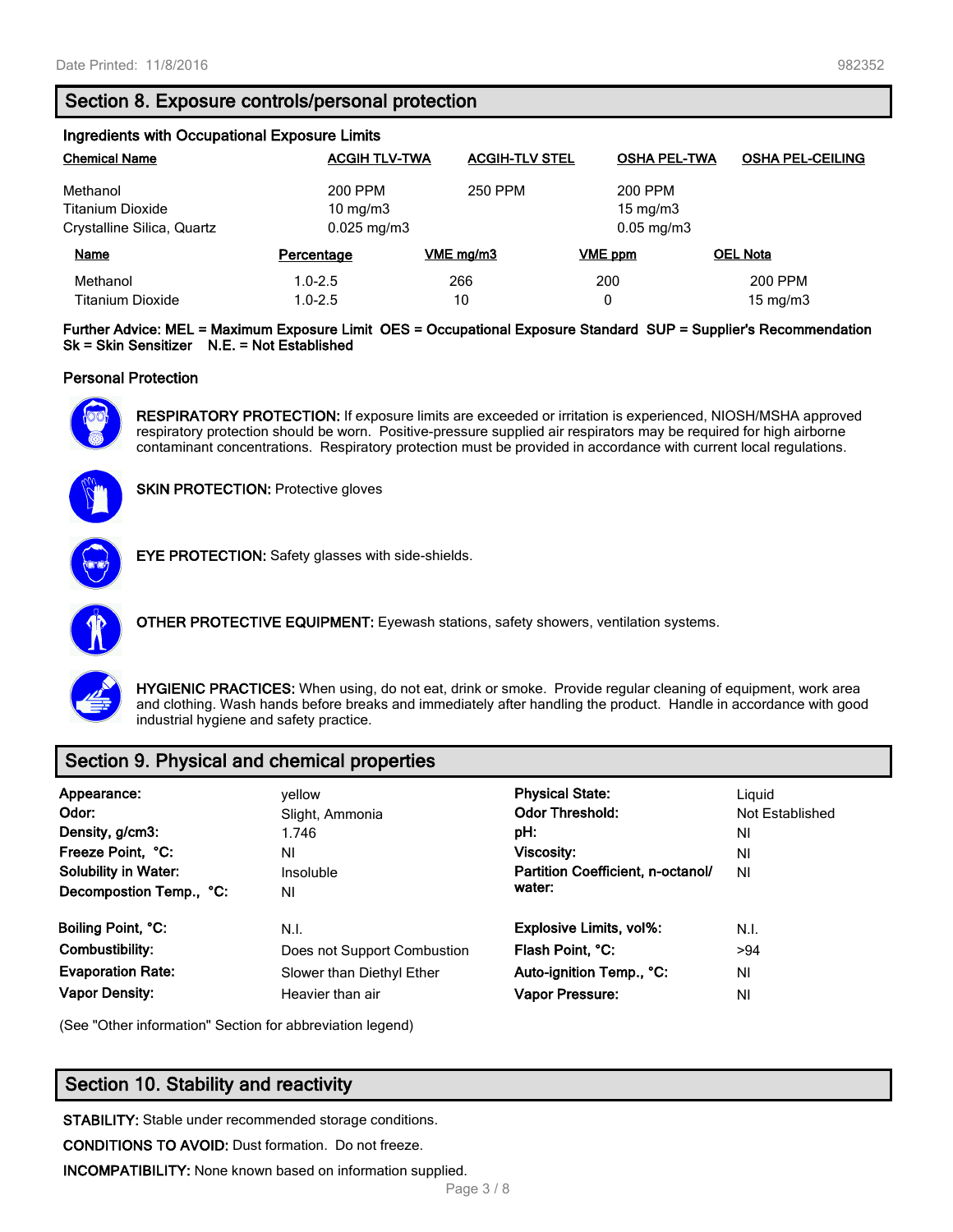**HAZARDOUS DECOMPOSITION PRODUCTS:** Carbon oxides. Nitrogen oxides.

**HAZARDOUS POLYMERIZATION:** Hazardous polymerization does not occur.

#### **Section 11. Toxicological information**



#### **Practical Experiences**

**EFFECT OF OVEREXPOSURE - INHALATION:** Harmful if inhaled. Inhalation may cause irritation to the respiratory tract (nose, mouth, mucous membranes). Prolonged, repeated or high exposures may cause central nervous system depression leading to headaches, nausea, drowsiness, dizziness, and possibly narcosis. In extreme cases, may cause loss of consciousness. May cause central nervous system depression with nausea, headache, dizziness, vomiting, and incoordination. Sanding and grinding dust may be harmful if inhaled.

**EFFECT OF OVEREXPOSURE - SKIN CONTACT:** Direct skin contact may cause irritation.

**EFFECT OF OVEREXPOSURE - EYE CONTACT:** Direct eye contact may cause irritation.

**EFFECT OF OVEREXPOSURE - INGESTION:** Ingestion may cause irritation to mucous membranes. May cause gastrointestinal irritation, nausea, vomiting, and diarrhea. May cause gastrointestinal disturbances with dizziness and central nervous system depression.

**EFFECT OF OVEREXPOSURE - CHRONIC HAZARDS:** This product contains titanium dioxide in a non-respirable form. Inhalation of titanium dioxide is unlikely to occur from exposure to this product. Inhalation exposure to respirable levels of crystalline silica may cause respiratory impairment and lung damage. This product contains crystalline silica (quartz) in a non-respirable form. Inhalation of crystalline silica is unlikely to occur from exposure to this product. Crystalline silica (quartz) has been classified by the International Agency for Research on Cancer (IARC) as a known human carcinogen. Inhalation, ingestion, or skin absorption of methanol can cause blindness.

#### **Acute Toxicity Values**

**The acute effects of this product have not been tested. Data on individual components are tabulated below:**

# **CAS-No. Name according to EEC Oral LD50 Dermal LD50 Gas LC50**

67-56-1 Methanol 1187 -2769 mg/kg rat 17100 mg/kg rabbit 128.2 PPM -<br>13463-67-7 Titanium Dioxide 1990 - 4 h rate 2000 mg/kg rat 10000 mg/kg rabbit 20001 ppm 14808-60-7 Crystalline Silica, Quartz >2000 mg/kg > 2000 mg/kg >20001 ppm

 $>$  10000 mg/kg rabbit

N.I. - No Information

### **Section 12. Ecological information**

**ECOLOGICAL INFORMATION:** The environmental impact of this product has not been fully investigated.

#### **Further Ecological Information**

**Contains the following ingredients which are classified as water dangerous according to EEC directive No. 76/464/EEC in percentages > 1%.**

| CAS-No.    | Name according to EEC      | Bio. Conc. Factor (BCF) | Octanol-water par. Coeff (KOW) |
|------------|----------------------------|-------------------------|--------------------------------|
| 67-56-1    | Methanol                   |                         | $-0.77$                        |
| 13463-67-7 | Titanium Dioxide           | not available           | not available                  |
| 14808-60-7 | Crystalline Silica, Quartz | not available           | not available                  |

#### **Section 13. Disposal considerations**



### **Product**

**DISPOSAL METHOD:** This material, as supplied, is not a hazardous waste according to Federal regulations (40 CFR 261). Dispose of contents/ container in accordance with the local/regional/national/international regulations. Do not re-use empty containers.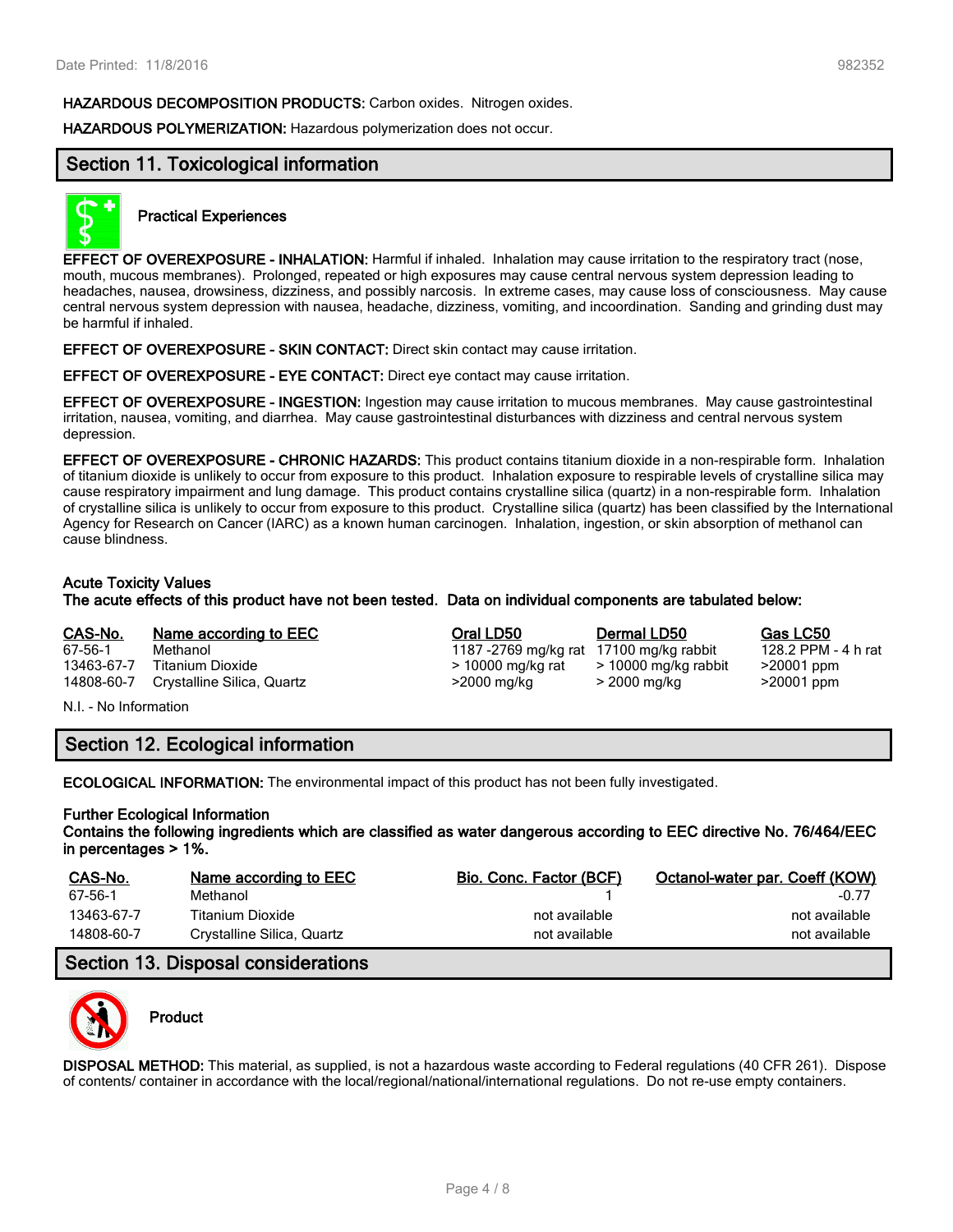**European Waste Code: 080112 waste pait/var.w/o.org. solv/DS**

#### **Uncleaned Packaging**

**European Waste Code: 150110 packaging dangerous residuals**

#### **Section 14. Transport information**

#### **SPECIAL TRANSPORT PRECAUTIONS:** No Information

## **Road Transport**

| UN Number:<br><b>ADR/RID Class:</b><br><b>Packing Group:</b><br><b>Shipping Name:</b><br><b>Primary Shipping Hazard:</b><br><b>Road Tunnel Transport Code:</b><br><b>Sea Transport</b>                                   | Not regulated<br>Not regulated<br>No Information<br>Not regulated<br>No Information<br>Not regulated                                             |
|--------------------------------------------------------------------------------------------------------------------------------------------------------------------------------------------------------------------------|--------------------------------------------------------------------------------------------------------------------------------------------------|
| <b>UN Number:</b><br><b>IMDG/GGVSee Class:</b><br>EmS-No:<br><b>Packing Group:</b><br><b>Shipping Name:</b><br><b>Primary Shipping Hazard:</b><br><b>Marine Pollutant:</b><br><b>Shipping Hazard (Marine Pollutant):</b> | Not regulated<br>Not regulated<br>Not regulated<br>No Information<br>Not regulated<br>No Information<br>Not A Marine Pollutant<br>No Information |
| Air Transport<br><b>UN Number:</b><br><b>ICAO/IATA Class:</b><br><b>Packing Group:</b><br><b>Shipping Name:</b>                                                                                                          | Not regulated<br>Not regulated<br>No Information<br>Not regulated                                                                                |

**Primary Shipping Hazard:** No Information

#### **Section 15. Regulatory information**

#### **U.S. Federal Regulations:**

#### **CERCLA - SARA Hazard Category**

This product has been reviewed according to the EPA 'Hazard Categories' promulgated under Sections 311 and 312 of the Superfund Amendment and Reauthorization Act of 1986 (SARA Title III) and is considered, under applicable definitions, to meet the following categories:

Acute Health Hazard, Chronic Health Hazard

#### **SARA SECTION 313:**

This product contains the following substances subject to the reporting requirements of Section 313 of Title III of the Superfund Amendment and Reauthorization Act of 1986 and 40 CFR part 372:

| <b>Chemical Name</b> | CAS-No.   |
|----------------------|-----------|
| Methanol             | 67-56-1   |
| Ammonium hydroxide   | 1336-21-6 |

#### **TOXIC SUBSTANCES CONTROL ACT:**

This product contains the following chemical substances subject to the reporting requirements of TSCA 12(B) if exported from the United States:

#### **Chemical Name CAS-No.**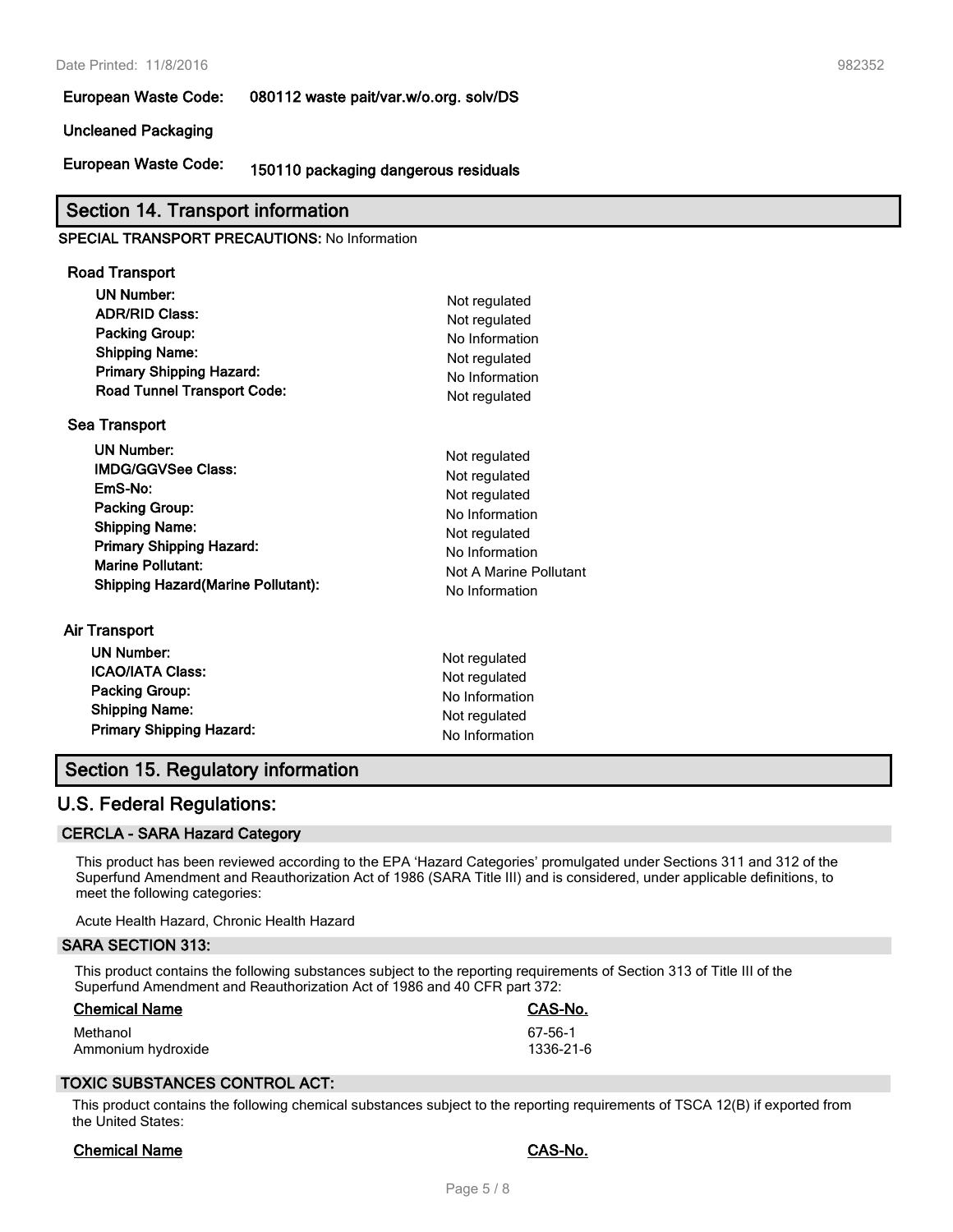| Methanol                          | 67-56-1    |
|-----------------------------------|------------|
| <b>Titanium Dioxide</b>           | 13463-67-7 |
| Crystalline Silica, Quartz        | 14808-60-7 |
| Ethoxylated Nonylphenol, Branched | 68412-54-4 |
| Silicon dioxide, amorphous        | 7631-86-9  |
| 2((Hydroxymethyl)amino)ethanol    | 34375-28-5 |
| Ammonium hydroxide                | 1336-21-6  |

#### **U.S. State Regulations: NEW JERSEY RIGHT-TO-KNOW:**

The following materials are non-hazardous, but are among the top five components in this product.

| <b>Chemical Name</b> | CAS-No.    |
|----------------------|------------|
| Calcium Carbonate    | 1317-65-3  |
| Silicon Dioxide      | 99439-28-8 |
| Water                | 7732-18-5  |
| Acrylic polymer      | 9003-01-4  |

#### **PENNSYLVANIA RIGHT-TO-KNOW**

The following non-hazardous ingredients are present in the product at greater than 3%.

| <b>Chemical Name</b> | CAS-No.    |
|----------------------|------------|
| Calcium Carbonate    | 1317-65-3  |
| Silicon Dioxide      | 99439-28-8 |
| Water                | 7732-18-5  |
| Acrylic polymer      | 9003-01-4  |

#### **CALIFORNIA PROPOSITION 65 CARCINOGENS**

Warning: The following ingredients present in the product are known to the state of California to cause Cancer:

| <b>Chemical Name</b>       | CAS-No.    |
|----------------------------|------------|
| Titanium Dioxide           | 13463-67-7 |
| Crystalline Silica, Quartz | 14808-60-7 |

#### **CALIFORNIA PROPOSITION 65 REPRODUCTIVE TOXINS**

Warning: The following ingredients present in the product are known to the state of California to cause birth defects, or other reproductive hazards.

No Proposition 65 Reproductive Toxins exist in this product.

#### **International Regulations: As follows -**

#### **CANADIAN WHMIS:**

This SDS has been prepared in compliance with Controlled Product Regulations except for the use of the 16 headings.

WHMIS Class: D2A, D2B

#### **Denmark**

**B-Value:** 0.000000

#### **France**

**Storage Conditions:** No Information

#### **Professional Illness Table:**

**CAS Number Chemical Name Professional Illness** 67-56-1 Methanol not available 13463-67-7 Titanium Dioxide not available **1480** Crystalline Silica, Quartz not available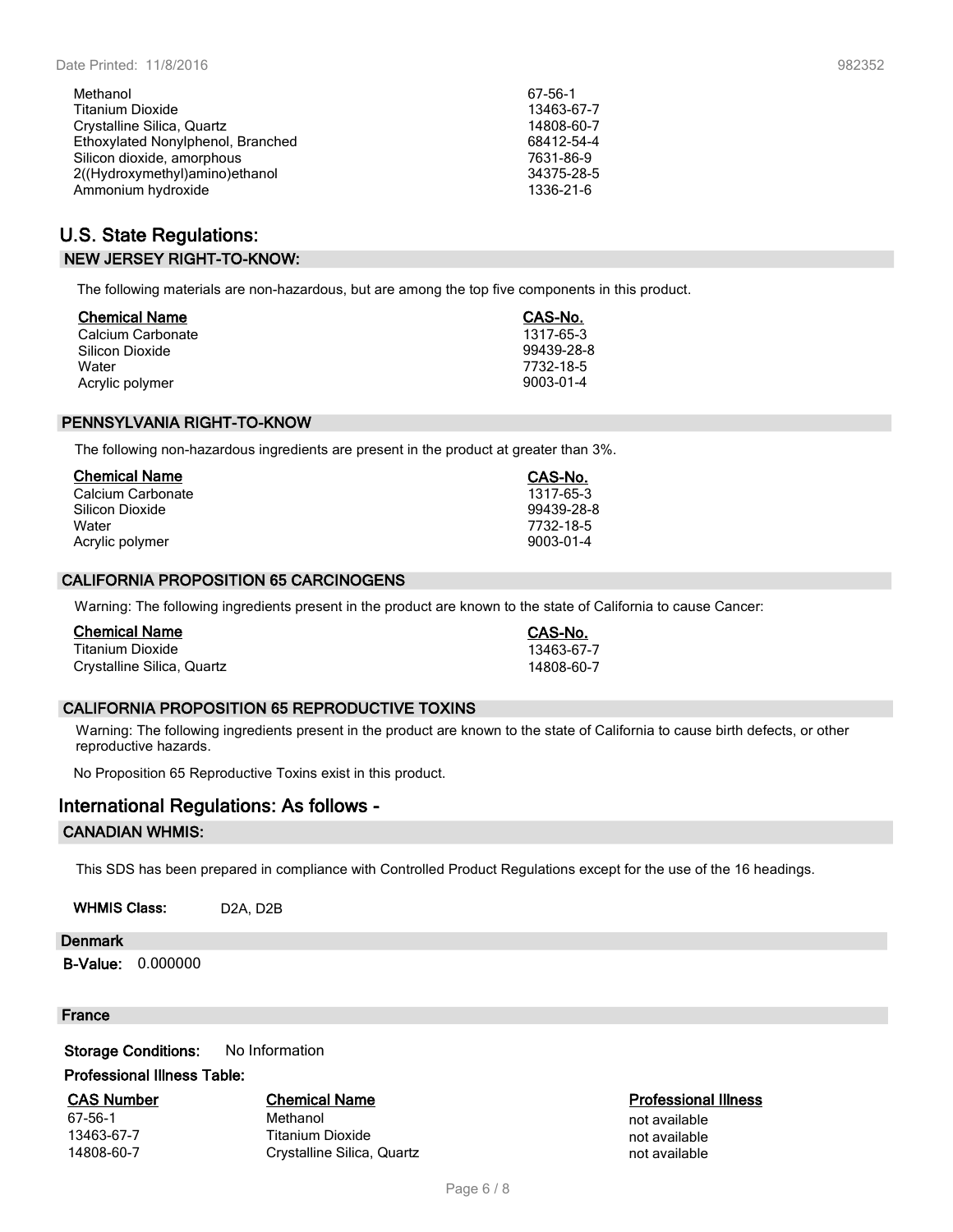**Germany No Information** 

#### **WGK-class:** 1

| <b>Remarks:</b> | WGK $0 =$ in general not a water pollutant |
|-----------------|--------------------------------------------|
|                 | WGK $1 =$ weak water pollutant             |
|                 | WGK $2$ = water pollutant                  |
|                 | WGK $3$ = severe water pollutant           |

#### **Processing restrictions:\***

#### **Incident Regulation:**

No Information

#### **Spain**

| <b>Storage Conditions:</b> | No Information |
|----------------------------|----------------|
|----------------------------|----------------|

#### **Switzerland**

**VOC-Value:** 1.35

#### **United Kingdom**

**Storage Conditions:** No Information

| <b>Revision Date:</b> |                                     | 11/7/2016                    |  |                    | <b>Supercedes Date:</b> |                             | 10/20/2016 |
|-----------------------|-------------------------------------|------------------------------|--|--------------------|-------------------------|-----------------------------|------------|
| Reason for revision:  |                                     | No Information               |  |                    |                         |                             |            |
|                       | Datasheet produced by:              | <b>Regulatory Department</b> |  |                    |                         |                             |            |
| <b>HMIS Ratings:</b>  |                                     |                              |  |                    |                         |                             |            |
| Health:               |                                     | Flammability:                |  | <b>Reactivity:</b> | 0                       | <b>Personal Protection:</b> | х          |
| <b>NFPA Ratings:</b>  |                                     |                              |  |                    |                         |                             |            |
| Health:               |                                     | <b>Flammability:</b>         |  | Reactivity:        | 0                       | Hazards:                    | N.I.       |
|                       | Volatile Organic Compounds, gr/ltr: |                              |  | 102                |                         |                             |            |

#### **Text for GHS Hazard Statements shown in Section 3 describing each ingredient:**

| H <sub>225</sub>  | Highly flammable liquid and vapour.                                |
|-------------------|--------------------------------------------------------------------|
| H302              | Harmful if swallowed.                                              |
| H <sub>3</sub> 19 | Causes serious eye irritation.                                     |
| H330              | Fatal if inhaled.                                                  |
| H351              | Suspected of causing cancer.                                       |
| H370              | Causes damage to organs.                                           |
| H373              | May cause damage to organs through prolonged or repeated exposure. |

#### **Icons for GHS Pictograms shown in Section 3 describing each ingredient:**